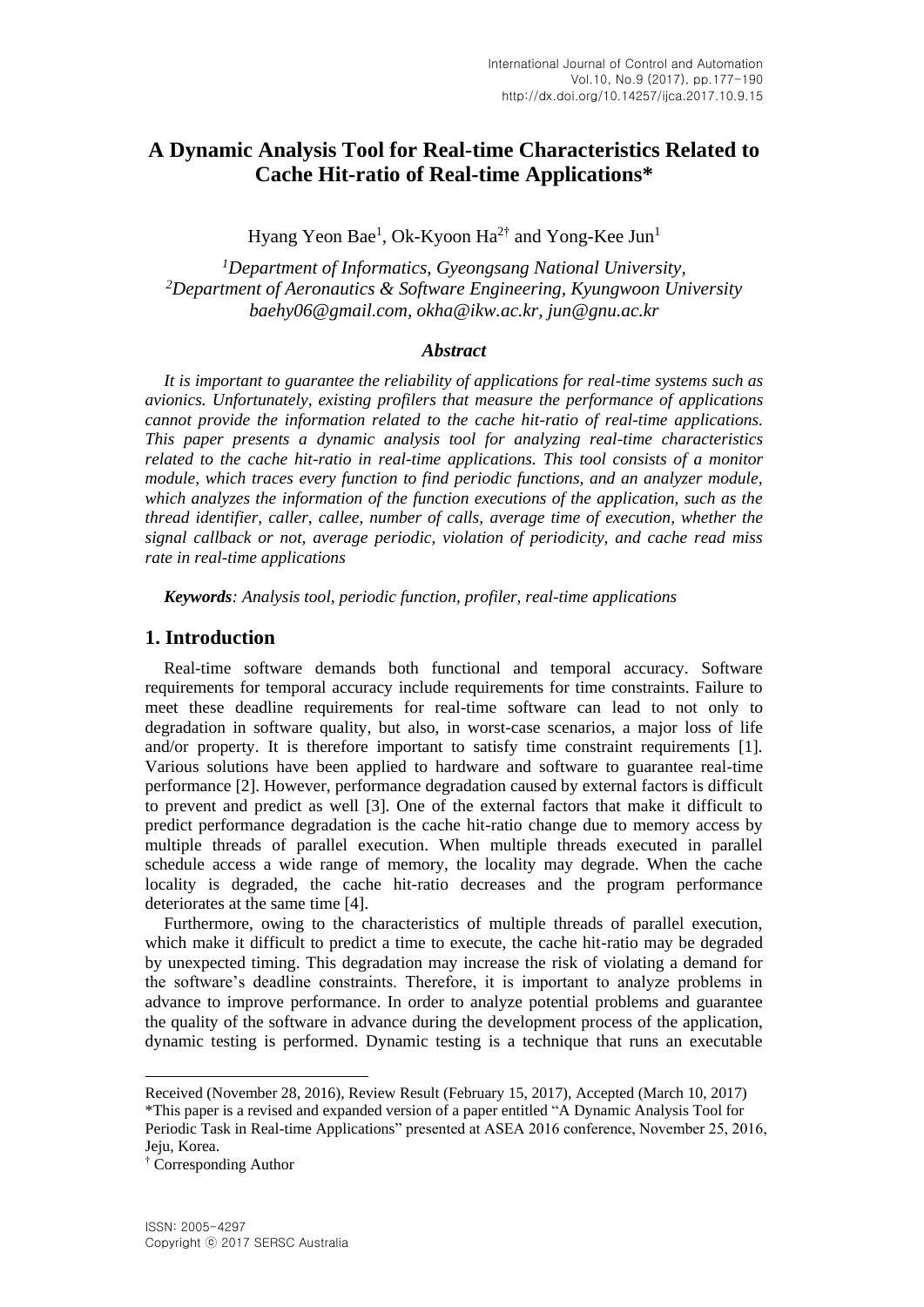program to test for problems that can occur during actual execution. This results in a large temporal and spatial overhead, but less false alarms.

Among the existing tools, there are dynamic testing tools such as Vtune [5], Valgrind [6], HPCToolkit [7], and CC-Analyzer [8] that can analyze cache hit-ratios together. These existing tools provide application execution information such as memory leaks, thread contention, call graph, as well as cache hit-ratio. However, these tools do not provide information related to real-time properties. In this paper, we propose a dynamic analysis tool that can find tasks whose cache hit-ratio violates the timing constraints of real-time applications during the execution of the application. The proposed dynamic analysis tool inputs a binary program that can be executed using the PIN framework [9], which is an analysis tool with dynamic instrumentation. It then generates the execution time of the function whose real-time properties have been violated owing to the cache hitratio during execution. The analysis tool is subcategorized into a monitor module and an analyzer module. The software analysis tools include a thread number, caller, callee, call count, average execution time, thread and signal callback distinction, average execution cycle, cycle violation frequency, and the rate of cache hit and miss, so that the section where the problem occurs can be easily identified.

# **2. Background**

This chapter explains the general outlines of multi-core and the importance of timing constraint requirements for real-time applications. It also describes experimentally the performance problems that can occur when cache locality deteriorates, and explains the profiler that can analyze cache hit-ratio and profiler problems.

### **2.1. Real-Time Application**

In real-time application, real-time means to respond within a given response time. The basic requirement of the difference between real-time software and general software is the predictability and timeliness of software operation. Predictability is the requirement that the overall performance of the software and the performance and timing of individual tasks must be predictable, while timeliness refers to the requirement to respond within a specified deadline. Since these real-time requirements are difficult to satisfy in a general operating system (OS), an application is developed using a real-time OS [10] with preemptive scheduling.

Real-time applications perform real-time tasks. Real-time tasks are classified as hard, soft, and firm tasks according to the strictness of timing constraints (*i.e*., deadline constraints). A hard real-time task must be performed within the confines of a very stringent timing constraint, thus a dedicated environment is essential. A hard real-time task that performs sensor data input and operation control of safety-critical systems has very strict deadline constraints. Since a hard real-time task is used for safety-critical operations, such as actuator servos or sensor inputs in aircraft, failure to complete a task within a specified deadline can lead to catastrophic consequences, such as personal injury or property damage.

A soft task, such as keyboard or mouse input/output, monitor output, *etc.*, may fail to meet timing requirements, but the results are not fatal and the computed results are not insignificant. A firm task, such as video, audio, image processing, *etc.*, does not cause a serious problem, although the computed result becomes insignificant if the task is not completed within a given time [11,12]. Real-time applications with hard real-time tasks are required to guarantee real-time performance because they have serious consequences if real-time properties are violated. Real-time applications with soft and/or firm tasks do not cause serious problems. However, since these result in the degradation of quality, it is important to meet deadline constraints of all kinds in real-time applications.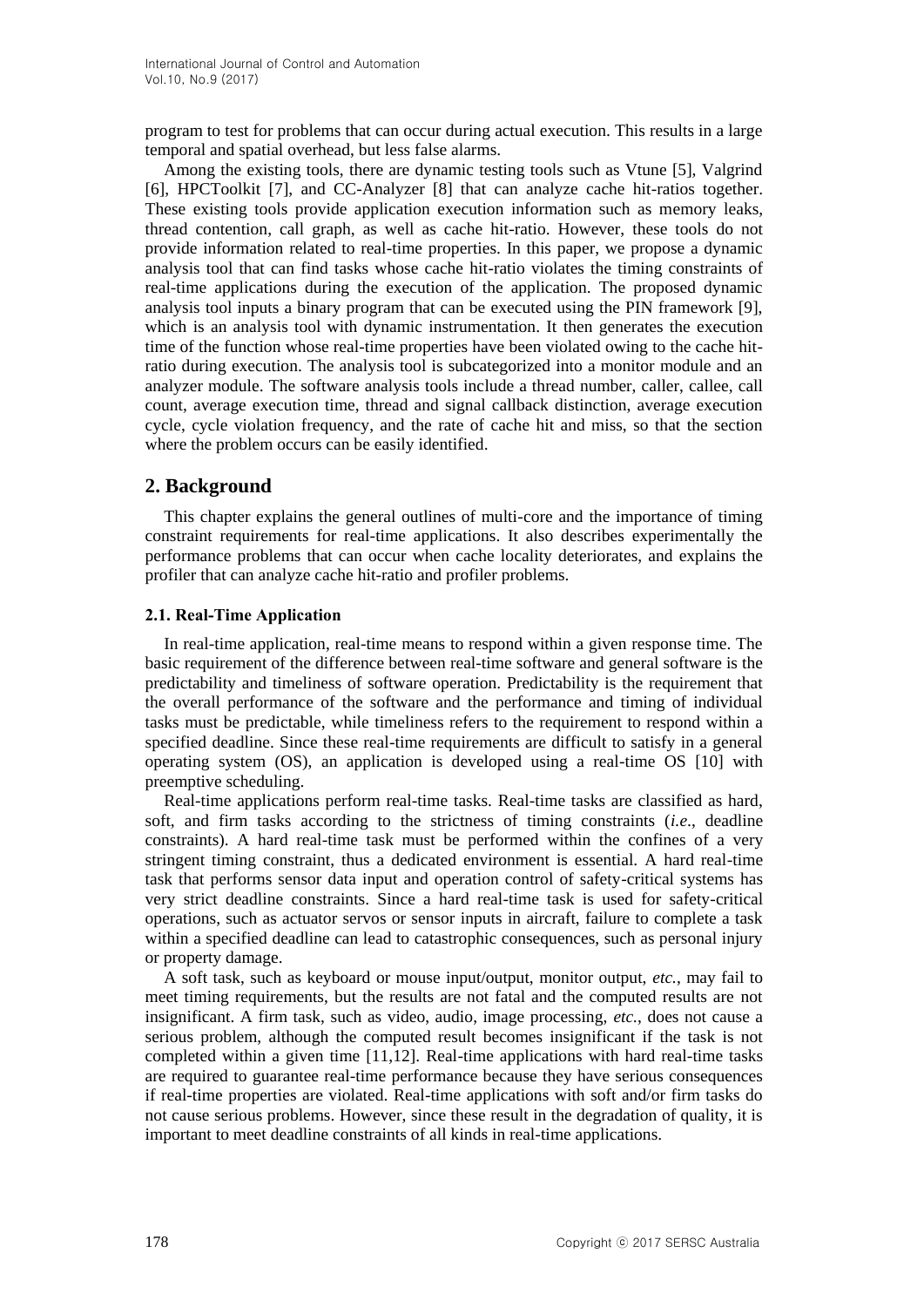

**Figure 1. Execution Time Graph of Function that Reads 64 \* 64byte Array in Total 4MB Cache**



**Figure 2. Execution Time Graph of Function that Reads 256 \* 256-byte Array in Total 4MB Cache**

### **2.2. Cache Memory**

Cache memory is the small amount of SRAM in the CPU, and cache memory is used to reduce the difference between the CPU's fast processing speed and the relatively slow read/write speed of memory. By duplicating frequently read data into the cache memory, it is possible to reduce the time required to access the underlying slower storage memory, thereby enabling high-speed processing.

To improve cache efficiency, locality is important. Locality falls into two categories, temporal and spatial locality. Temporal locality refers to the time interval between reaccess to the location of the once accessed memory is close. Spatial locality refers to the access location of the successively read data is stored physically close [13]. Figure 1 and Figure 2 are 4 MB in total. In order to show the cache hit-ratio that varies in accordance with cache locality, and the performance that varies according to the cache hit-ratio in the environments of L1 cache (128 KB) and the L2 cache (512 KB), in Figure 1 and Figure 2, respectively, by using a program "Sequential" with a relatively low cache miss rate and a synthetic program "Parallel" with a relatively high cache miss rate, an experiment was carried out to read 4 KB and 64 KB shared memory, respectively.

The "Sequential" is a synthesis program that induces sequential reading of one shared memory by synchronizing multiple threads of parallel execution. "Parallel" is a program that allows multiple threads of parallel execution to read a shared memory

simultaneously without synchronization. When "Parallel" reads a large amount of data, it is likely to significantly reduce the cache hit-ratio by changing the contents of the shared cache by other cores.

The experimental results shown in the graphs demonstrate that the execution result of "Parallel" was relatively uneven in the case of reading 4 KB of memory. When reading 64 bytes of memory, the execution time was not just uneven but also had significantly longer execution time. Especially in the seventh experiment, when the cache hit-ratio greatly decreased due to changes in shared cache content made by other cores performing reading operations, a significant execution delay occurred because it was also influenced by background processes. The experiment also showed that memory accesses of multiple threads of parallel execution lowered the cache hit-ratio. As a result, an increase in the fluctuation range of execution time may lead to unexpected performance degradation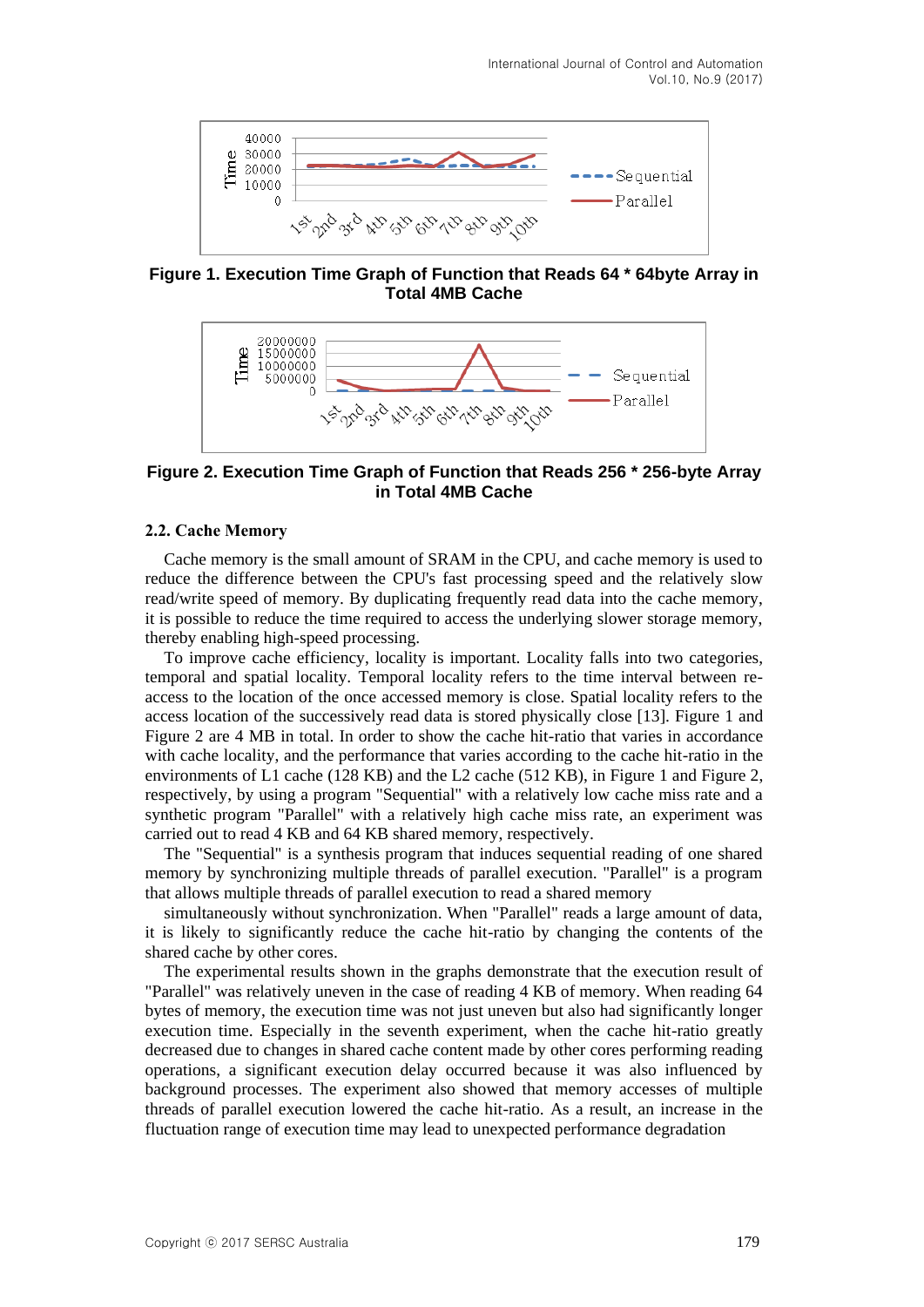# **2.3. Profiler**

In software development, software writers need tools to test and analyze whether their programs meet given requirements and to identify code errors. A profiler (*i.e*., code profiler) is a kind of tool used to facilitate testing. A profiler's function is to measure the temporal and spatial performance of the software and provide program execution information so that the measured problems can be solved. A profiler is mainly used to measure memory and CPU usage, memory leaks, program execution time, synchronization errors, and frequency of use of specific commands and functions. It also provides insights about program behavior and its impact on the system during program execution, such as a call graph, *etc.*

|                       |                   |                    |        | <b>Monitored Target</b>      |                       |  |  |  |
|-----------------------|-------------------|--------------------|--------|------------------------------|-----------------------|--|--|--|
| 1 σοι                 |                   | <b>Cache-Level</b> |        | <b>Real-Time Application</b> | ЪUI<br>$\alpha$ it it |  |  |  |
| Tool<br>VTune         | епунопшент<br>x86 | L <sub>3</sub>     |        | X                            | GUI                   |  |  |  |
| <b>HPC</b><br>Toolkit |                   | L <sub>3</sub>     | X      | X                            |                       |  |  |  |
| Cachegrind            | ARM, PPC,<br>x86  | L2                 | $\cap$ | X                            |                       |  |  |  |
| *CC-Analyzer          | x86, Xeon Phi     | L <sub>3</sub>     | X      | X                            |                       |  |  |  |

**Table 1. Existing Dynamic Profiler that can Monitor Cache Hit Ratio**

Table 1 lists the dynamic profilers that can analyze the application's cache information. Vtune is a commercial profiler developed by Intel Corporation. In addition to analyzing problems, some solutions are presented through the analysis. The HPCToolkit can provide information about the CPU operation using the Hardware Performance Counter (HPC) API. Cachegrind is a tool built into Valgrind, a dynamic binary instrumentation framework. This tool measures the CPU usage of the target application and draws a call-graph. The CC-Analyzer is a tool that measures the cache hit-ratio and miss rate, and analyzes the causes using the dynamic binary instrumentation framework.

Existing tools such as those in Table 1 can provide information on cache hit-ratios. However, because conventional analysis tools analyze general applications, they cannot provide data necessary in real-time applications. Therefore, in this paper, in order to determine the interval in which the real-time property is violated by the cache hit-ratio, an analysis tool is presented that can provide information such as execution time, execution cycle, and cache hit-ratio of the actual function by tracking the operation of the application.

# **3. Design**

It is important to ensure the real-time properties of real-time applications. However, real-time properties may be violated due to implementation or external factors. One external performance degradation factor is the cache hit-ratio. Existing analysis tools that detect and optimize the cache hit-ratio do not provide the functions that can verify realtime properties. In this chapter, in order to find the interval in which the real-time property is violated by the cache hit-ratio, an analysis tool is presented that can provide information such as execution time, execution cycle, and cache hit-ratio of the actual function by tracking the operation of the application. The analysis tool, seen in Figure 3, is designed to generate the analysis information by inputting the executable target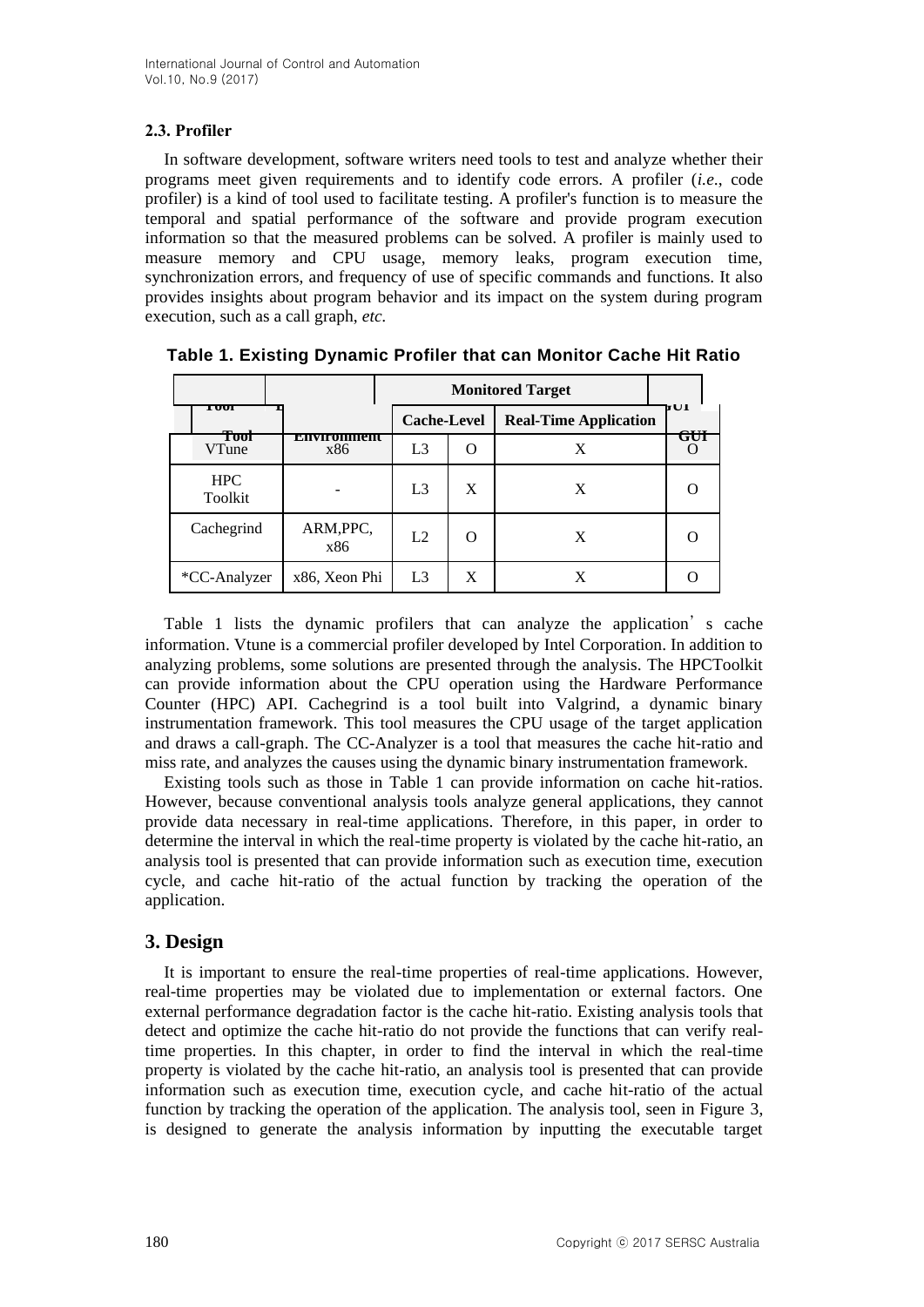applications. The output is largely classified into three segments: basic information, cache misses, and real-time properties.

### **3.1. Basic Information**

Basic information includes a thread identifier, function name, caller, and number of calls. The analysis tool collects and analyzes cache miss and real-time data based on these three data. The "number of calls" is the most basic function execution information that can be collected by simply tracking the execution of function. This value is a predictable value of how the function will affect the overall program performance. If the number of execution times is small, the quality improvement of entire program will be insignificant even if the quality of the function is improved. Therefore, this information is an index to know which function can be improved in order to improve the quality of application with the greatest efficiency.

### **3.2. Cache Miss**

The cache-miss ratio shows the ratio of memory accesses that causes data cache miss. This information represents only the miss rate for the application's data read access. The cache-miss rate (LMissRate) per function (f) can be obtained using the number of read accesses (LAcc) and the number of times the memory accessed for reading did not exist in the cache (LMiss).





**Figure 3. Output Information of Our Analysis Tool**



**Figure 4. The Architecture of Our Analysis Tool**

Here, *n* refers to the execution of the same function. For each execution of the function, both the number of read accesses and the number of times that the memory accessed by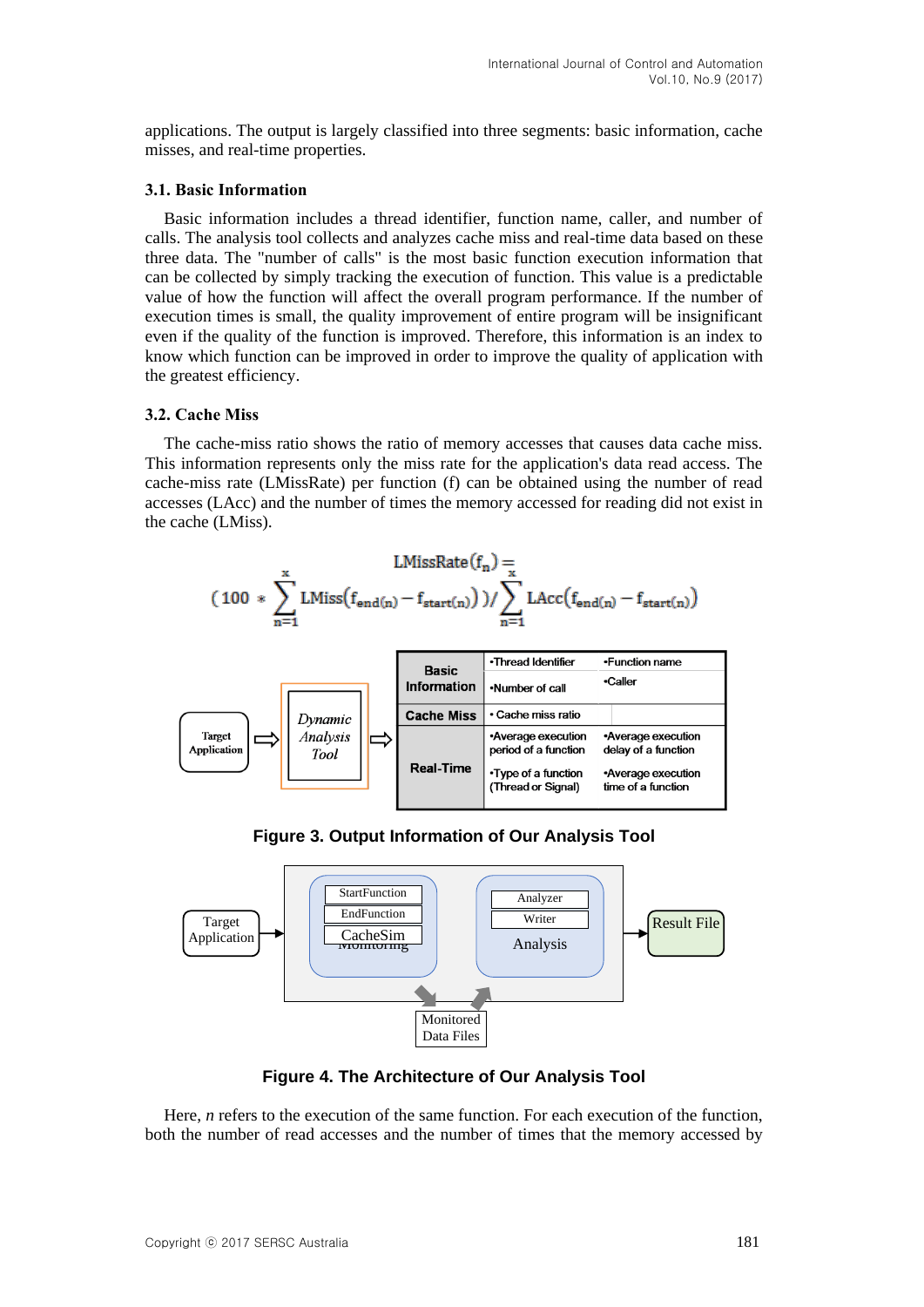the read did not exist in the cache are measured at the start and end points of the function, and by adding the all the measured values.

### **3.3. Real-Time**

With regard to information with real-time properties, the average execution period, average execution delay, and average execution time of a function are numerical values that can determine whether the function violates deadline constraints. The average execution period of a function can be found mainly in the callback function of the Timer Signal where the occurrence cycle is set or in the loop where there is little difference in the external interference or the method of computation. With regard to average execution delay information of the function, when a delay of 5% or more is generated based on the average execution cycle at the time of measurement, the delay time is recorded and the number of delay times is counted.

The average execution delay of a function measures the start and end time of a function, then calculates the difference, and then calculates the average by dividing the total execution time by the total execution times of the function, which is the sum of all these values. The function type information distinguishes between a signal callback function and a function which is a simple thread. An operating system that uses preemptive scheduling can use this information to predict the priorities of the performed functions to a certain extent.

## **3.4. Design of the Analysis Module**

The analysis tool consists of a monitoring module that collects application execution data and an analysis module that analyzes the collected data and generates meaningful information. The Monitor module's StartFunction and EndFunction are monitoring functions that run at the start and end of the function, respectively.

Both monitoring functions take a thread identifier and an identifier of the function to be analyzed as a parameter, and can determine which function to analyze. Both monitoring functions record the time of measurement, cache access count, cache miss count, and cache hit count in the "Monitored Cache Datafile" using the "CacheSim."

The "CacheSim" is implemented to simulate a cache. The "CacheSim" has the cache size, replacement policy, and the size and number of blocks; it records the number of cache accesses, misses, and hits. The Analysis module is an analyzer module that analyzes the collected data and generates it in the form of user-understandable information.

The "Analyzer" opens the "Monitored Data File" to analyze the syntax. The record of the file can distinguish whether it is the start point data or end point data of the function. This information is used to obtain information about the start and end points of the function. Then, by distinguishing the data with the same thread number, caller, and function name, it stores the data collected. At the same time, the number of calls to the function is counted, and the average execution time, average execution cycles, execution delay, and cache miss ratio are analyzed. This operation is repeated until all the log files are read. When the data analysis is completed, the analyzed data is generated in the form of a table.

# **4. Verification and Validation**

# **4.1. Verification of Analysis Tool**

The analysis tool was implemented using  $g++ 4.8.4$  and Intel PIN 3.0 version on a Linux Kernel 3.13 environment. To run the analysis tool, type the following command: pin -t tool.so - ./[application]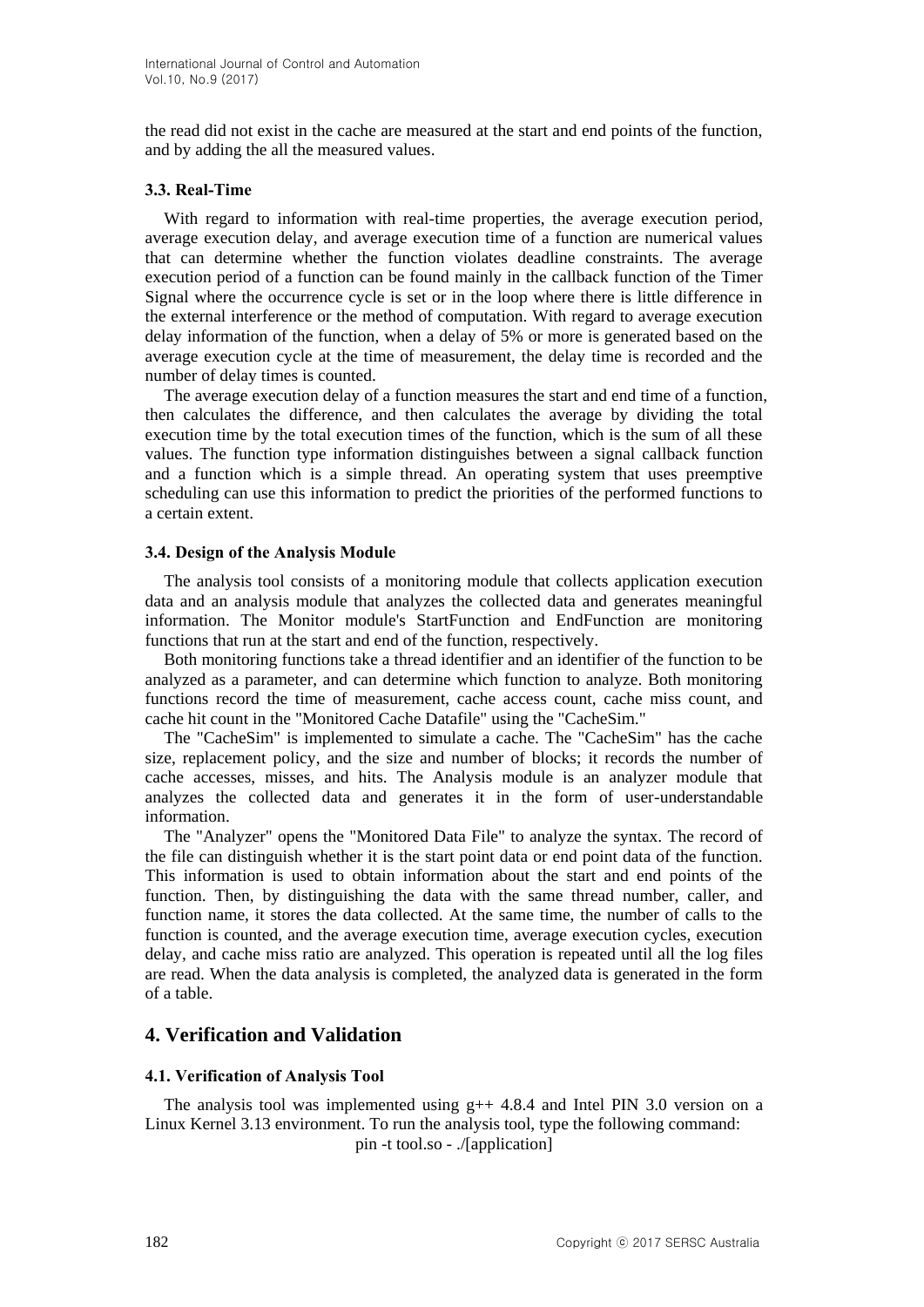Pin is a tool that runs the analysis tool developed using the PIN framework [14]. The " t" option allows the analysis tool to run in 32-bit if the program's execution environment is 32-bit, and 64-bit if it is 64-bit. "Tool.so" is the executable file of the analysis tool. Enter the symbol "--: to distinguish between the pin command option and the target application of the analysis, and enter the executable name of the target application.

The results are shown in the table in Figure 5. The table column entries are as follows:

| <b>TID</b>     | Caller               | Name<br>$\blacktriangle$            | NofC | AET(us) | IsF[Signal] | AF(us)      | ATofV(us)    | NofV(us) | AofCM(%) |
|----------------|----------------------|-------------------------------------|------|---------|-------------|-------------|--------------|----------|----------|
| $\circ$        | frame_du             | register tm clones                  |      |         | F[T]        | $\mathbf 0$ | $\Omega$     | U        | $\Omega$ |
| $\mathbf 0$    | libc csu  main       |                                     |      | 3198128 | F[T]        | 0           | $\Omega$     | O        | 0.645251 |
| 0              |                      | _libc_csu_   frame_dummy            |      | 0       | F[T]        | $\Omega$    | 0            | 0        | 0        |
| $\mathbf 0$    |                      | do globa deregister tm clones       |      |         | F[T]        | $\mathbf 0$ | $\Omega$     | O        | $\Omega$ |
| 3              | _Z12aperio _Z5func3v |                                     | 6    | 3083    | F[T]        | $\mathbf 0$ | 0            | 0        | 3.34383  |
| $\overline{2}$ | _Z12aperio _Z5func2v |                                     | 5    | 1852    | F[T]        | $\circ$     | 0            | 0        | 2.54675  |
|                | Z12aperio Z5func1v   |                                     | 3    | 2589    | F[T]        | $\Omega$    | $\Omega$     | 0        | 2.31467  |
| $\circ$        |                      | _GLOBAL_  _Z41__static_initializati |      | 233459  | F[T]        | $\mathbf 0$ | 0            | 0        | 2.13287  |
| I٥             | main                 | Z13timer handleri                   | 29   | 39427   | T[S]        | 100044      | 112          |          | 2.52923  |
| $\overline{2}$ |                      | Z13timer handleri                   |      | 158518  | F[S]        | $\Omega$    | $\mathbf{O}$ | 0        | 3.4047   |
| 3              |                      | Z12aperiodic f3Pv                   |      | 317384  | F[T]        | $\mathbf 0$ | 0            | 0        | 0.413878 |
| $\overline{2}$ |                      | Z12aperiodic f2Pv                   |      | 240655  | F[T]        | $\Omega$    | $\Omega$     | 0        | 0.1318   |
|                |                      | Z12aperiodic f1Pv                   |      | 222020  | F[T]        | $\mathbf 0$ | 0            | 0        | 0.108063 |
|                |                      |                                     |      |         | $-5 - 3$    |             |              |          |          |



- TID: Thread ID
- Caller: Function that called the function
- Name: Function that was called
- NofC: The number of calls for the function
- AET: Average execution time (*i.e*., run time)
- IsF: If the function is executed periodically, output T; output an F symbol when it is not executed periodically. In addition, if it is a signal callback function, output [S], when it is not, output [T].
- AF: This is an average execution cycle. This value is generated only when the periodic execution of the function is detected.
- AtoV: Execution time significantly exceeding the average value in the average cycle. This value is generated only when the function is executed periodically.
- NoF: The number of times the mean value was significantly exceeded in the average cycle. This value is generated only when the function is executed periodically.
- AofCM: Average of cache miss rates during function execution.

Each column can be sorted in ascending or descending order by item, and the item can be hidden or displayed through the check box on the right.

By using the average execution cycle and execution time that the analysis tool represents, the matter of intended execution timekeeping can be confirmed. When a problem in the average cycle or execution time occurs, by checking the cache hit-ratio of corresponding function, the causes of cache hit-ratio can be confirmed.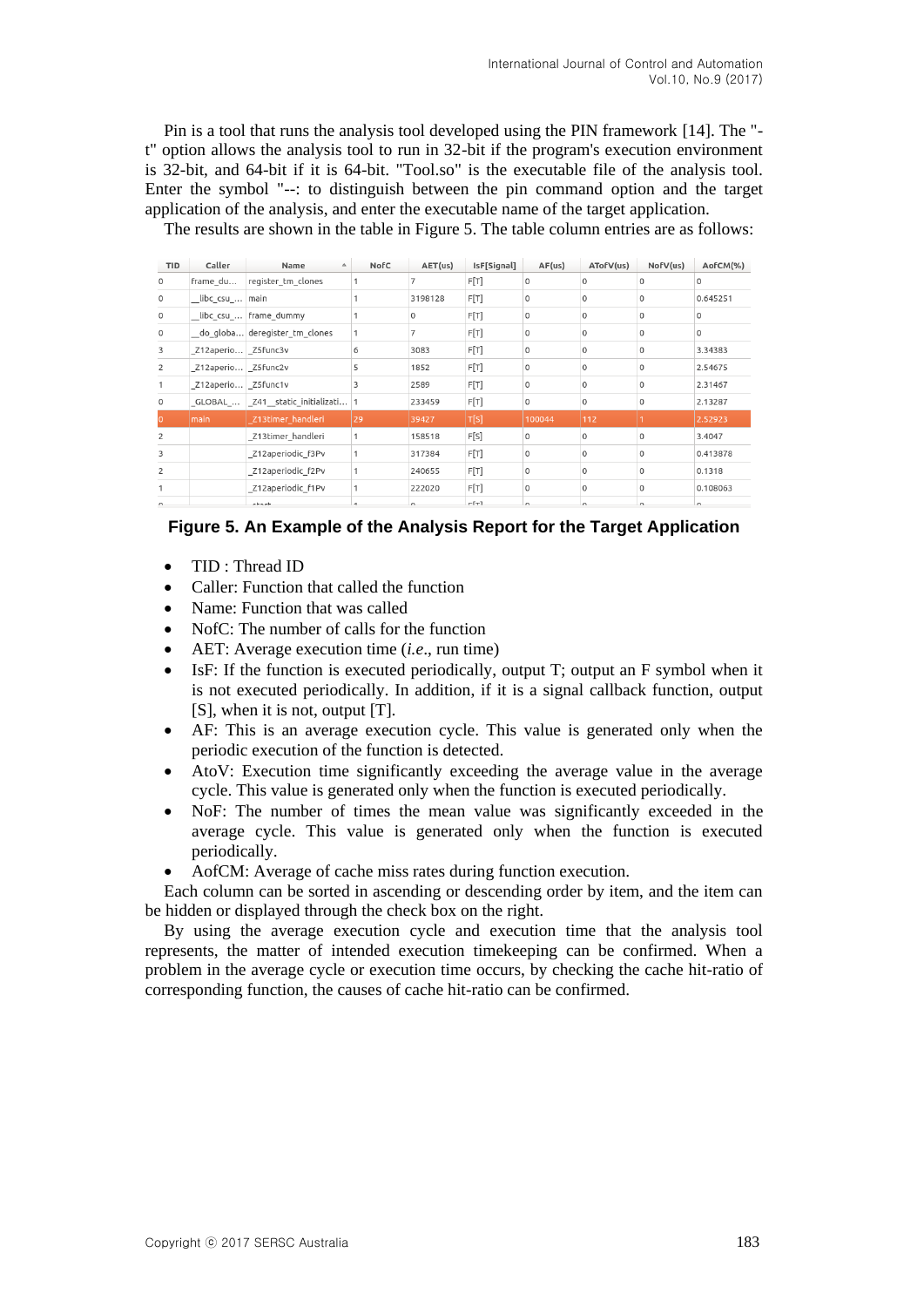International Journal of Control and Automation Vol.10, No.9 (2017)







**Figure 7. A Method to Adjust Execution Time Error of the Synthetic Program**

#### **4.2. Verification Procedure of the Analysis Tool**

To test the accuracy of this tool, we used a synthesis program that periodically executes a Timer Callback function that deliberately increases the cache miss rate, and a synthesis program that has a thread that periodically executes an arithmetic function. The experiment was performed on an Ubuntu14.04 operating system with an RT-Linux Kernel 3.20 patch.

Figure 6 shows the operation of the synthetic program that intentionally generates a cache miss in a periodically executed Timer Callback function, and the synthetic program that performs relatively few cache misses, in order to compare the two programs. The image on the left side of Figure 6 is the synthetic program with few cache misses made for comparison. This program was implemented to read the contiguous memory space while the task is executed once, and to end the program after periodically executing it 30 times. Most of the time, because the uploaded block of memory was already present in the cache, it was configured so that the cache hit-ratio was not significantly reduced even if the task was re-executed and the memory was reloaded.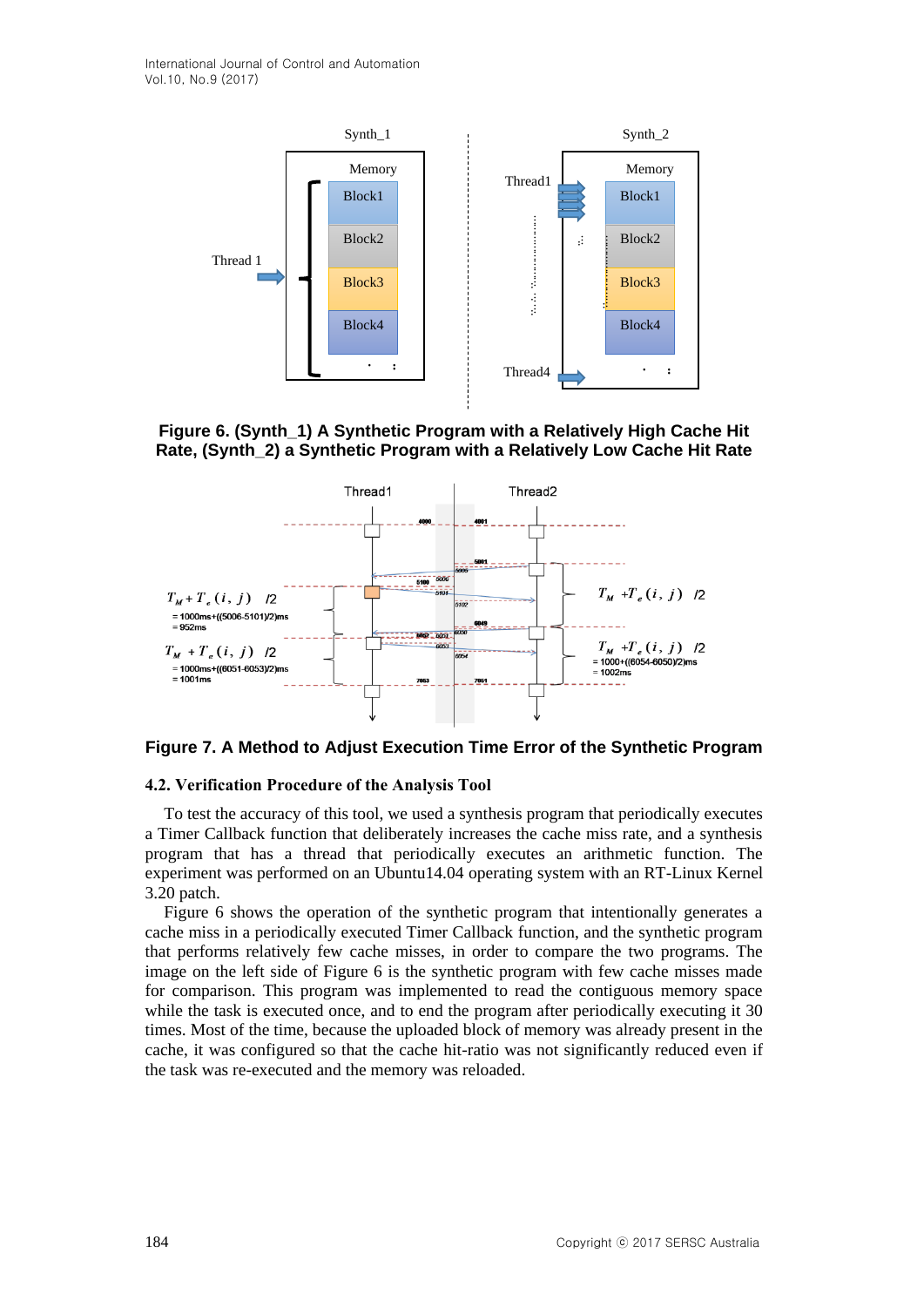| TID            | Caller             | Name<br>$\blacktriangle$        | NofC           | AET(us) | IsF[Signal] | AF(us)      | ATofV(us)    | NofV(us) | AofCM(%)     |
|----------------|--------------------|---------------------------------|----------------|---------|-------------|-------------|--------------|----------|--------------|
| $\circ$        | frame du           | register tm clones              |                |         | F[T]        | $\circ$     | $\Omega$     | Ω        | <sup>o</sup> |
| $\mathbf 0$    | libc_csu_ main     |                                 |                | 3198128 | F[T]        | $\circ$     | 0            | 0        | 0.645251     |
| $\circ$        |                    | libc csu    frame_dummy         |                | 0       | F[T]        | $\circ$     | $\circ$      | 0        | $\Omega$     |
| $\circ$        |                    | do globa deregister tm clones   |                |         | F[T]        | $\circ$     | $\circ$      | 0        | $\Omega$     |
| 3              | Z12aperio Z5func3v |                                 | 6              | 3083    | F[T]        | $\circ$     | 0            | Ω        | 3.34383      |
| 2              | Z12aperio Z5func2v |                                 | 5              | 1852    | F[T]        | $\circ$     | $\circ$      | 0        | 2.54675      |
|                | Z12aperio Z5func1v |                                 | 3              | 2589    | F[T]        | $\mathbf 0$ | $\mathbf 0$  | 0        | 2.31467      |
| $\mathbf{0}$   |                    | GLOBAL  Z41 static initializati | $\overline{1}$ | 233459  | F[T]        | $\mathbf 0$ | 0            | 0        | 2.13287      |
| O              | main               | Z13timer handleri               | 29             | 39427   | T[S]        | 100044      | 112          |          | 2.52923      |
| 2              |                    | Z13timer handleri               |                | 158518  | F[S]        | $\mathbf 0$ | 0            | 0        | 3.4047       |
| 3              |                    | Z12aperiodic f3Pv               |                | 317384  | F[T]        | $\Omega$    | $\mathbf{0}$ | U        | 0.413878     |
| $\overline{c}$ |                    | Z12aperiodic f2Pv               |                | 240655  | F[T]        | $\mathbf 0$ | $\Omega$     | 0        | 0.1318       |
|                |                    | Z12aperiodic f1Pv               |                | 222020  | F[T]        | $\mathbf 0$ | 0            | 0        | 0.108063     |
| $\sim$         |                    | abash.                          |                | $\sim$  | $r + 1$     | $\sim$      | $\sim$       |          | $\sim$       |

### **Figure 8. Analysis Results of the Synthetic Program that Read Sequential Space and Lead Relatively High Cache Hit Ratio**

| TID            | Caller             | Name                                      | NofC | AET(us) | IsF[Signal] | AF(US)       | ATofV(us)    | Nofv(us)     | AofCM(%) <sup>△</sup> |
|----------------|--------------------|-------------------------------------------|------|---------|-------------|--------------|--------------|--------------|-----------------------|
| 3              | Z5func3v           | Z13timer_handleri                         | 12   | 130809  | F[S]        | $\circ$      | $\Omega$     | $\Omega$     | 24.5762               |
| 3              |                    | _Z12aperio   _Z13timer_handleri           | 5    | 110775  | F[S]        | $\Omega$     | $\Omega$     | $\Omega$     | 20.3163               |
| $\mathbf 0$    | main               | Z13timer_handleri                         | 18   | 114708  | T[S]        | 116456       | $-11690$     |              | 18.8856               |
| 3              |                    | Z12aperiodic f3Pv                         |      | 2205695 | F[T]        | $\Omega$     | $\Omega$     | $\Omega$     | 17.426                |
| $\mathbf 0$    | libc csu  main     |                                           |      | 2419949 | F[T]        | $\circ$      | 0            | $\circ$      | 16.6396               |
| $\circ$        |                    | _libc_csu_ _x86.get_pc_thunk.bx           |      | 2734254 | F[T]        | $\Omega$     | $\Omega$     | $\Omega$     | 16.2035               |
| 3              | Z12aperio Z5func3v |                                           | 6    | 1412    | F[S]        | $\circ$      | 0            | $\circ$      | 5.0098                |
| $\overline{2}$ | Z12aperio Z5func2v |                                           | 5    | 3307    | F[T]        | $\Omega$     | $\Omega$     | $\Omega$     | 2.80105               |
| $\mathbf 0$    |                    | libc csu  do global dtors aux             |      | 37896   | F[T]        | 0            | $\mathbf 0$  | $\circ$      | 2.56741               |
| $\mathbf{0}$   |                    | _do_globa   _Z13timer_handleri            |      | 36559   | F[S]        | $\mathbf{0}$ | $\Omega$     | $\mathbf{0}$ | 2.56734               |
| $\mathbf 0$    | start              | libc_csu_init                             |      | 239388  | F[T]        | $\Omega$     | $\mathbf 0$  | $\circ$      | 2.09955               |
| $\mathbf{0}$   |                    | GLOBAL    Z41 static initialization a   1 |      | 233607  | F[T]        | $\mathbf{0}$ | $\mathbf{0}$ | $\mathbf{0}$ | 2.09472               |
| $\mathbf 0$    |                    | frame_du GLOBAL_sub_I_test                |      | 234450  | F[T]        | $\circ$      | $\mathbf 0$  | $\circ$      | 2.09459               |
|                | Z12aperio Z5func1v |                                           |      | 2048    | F[T]        | $\mathbf{0}$ | $\mathbf{0}$ | $\mathbf{0}$ | 1.52824               |

## **Figure 9. Analysis Result of the Synthetic Program that Read Non Sequential Space and Lead Relatively Low Cache Hit Ratio**

The program represented by the image shown in the right of the Figure 6 was implemented to periodically repeat it 30 times, and then terminate like the program shown on the left. However, it is a program implemented to read non-contiguous memory space. It is likely that the memory block that is read is not in the cache, and when it is reexecuted, the contents have already been replaced with another memory in the same block; hence, the cache data must be replaced again. If the cache hit-ratio is lowered, the cost of revisiting the memory and the replacement cost may occur, and the execution time may be longer than when the cache hit-ratio is low.

Figure 7 is the synthesis program in which the timing of execution of two computational threads that are executed periodically is synchronized. The quality required in this program demands that the sum of the input computation period and the error tolerance for the period must be less than the sum of the computation period entered and the error generated per computation "j" of thread "i". Each thread delivers the time of its computational execution to the partner thread. If the difference between the execution timing of the partner thread and that of its own operation is checked, the execution time error can be known. If the error tolerance is out of range, half of the error is added to the input calculation execution cycle of both threads to match each other's execution timing and normalize the cycle.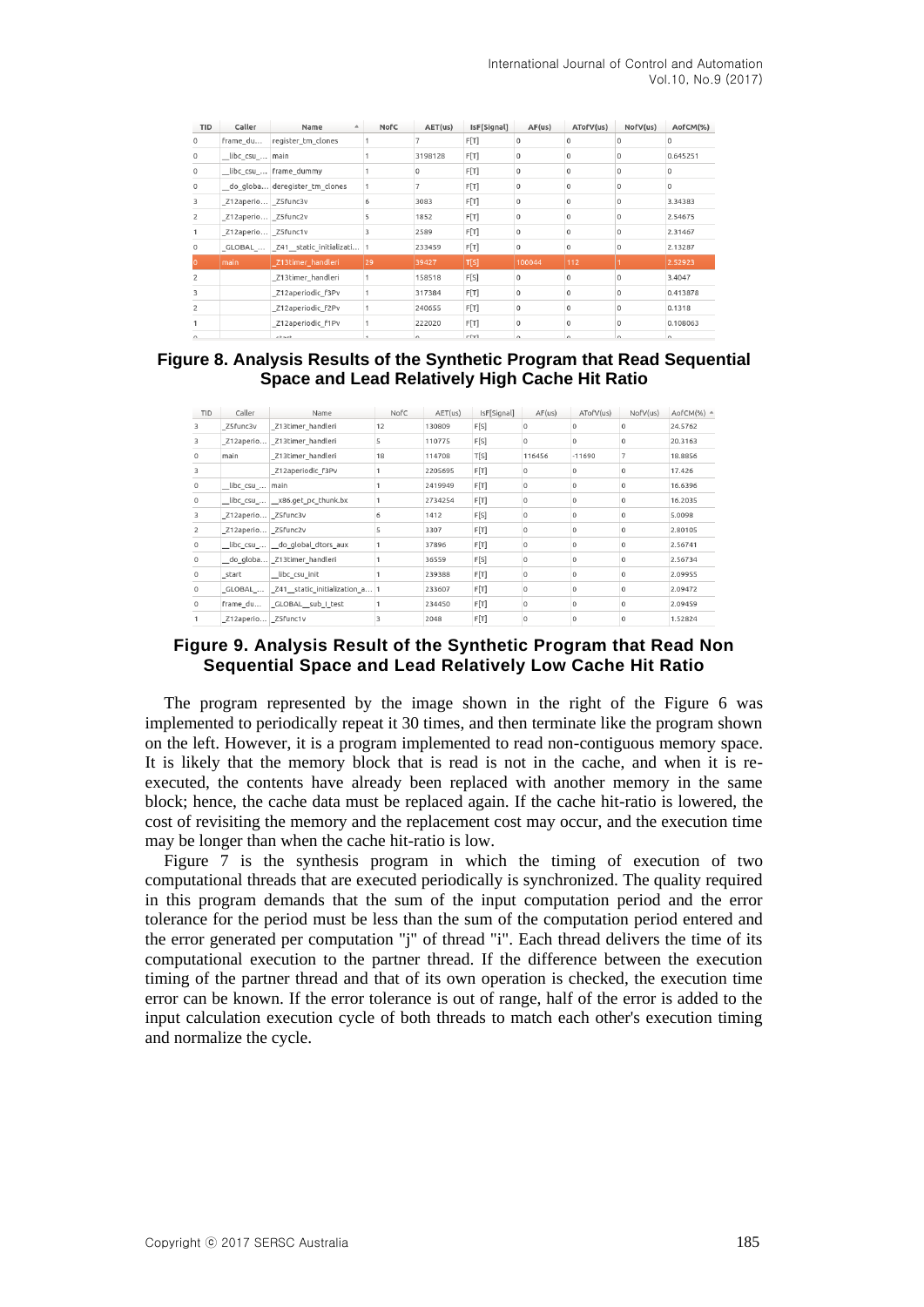| <b>TID</b>   | Caller          | Name                                  | NofC | AET(us)  | IsF[Signal] A | AF(us)   | ATofV(us) | NofV(us)       | AofCM(%)   |
|--------------|-----------------|---------------------------------------|------|----------|---------------|----------|-----------|----------------|------------|
|              |                 | _Z16Server _Z15Com1ComputationP8S     | 100  | 142      | T[T]          | 103633   | 2729      | $\overline{c}$ | 0.00528701 |
|              |                 | Z16Server Z15Com2ComputationP8S       | 100  | 74       | T[T]          | 104281   | 2534      |                | 0.00230947 |
| $\Omega$     |                 | start                                 |      | $\Omega$ | F[T]          | $\Omega$ | $\Omega$  | $\Omega$       | $\Omega$   |
| $\Omega$     | start           | libc_csu_init                         |      | 238496   | F[T]          | $\Omega$ |           | $\Omega$       | 2.09637    |
| $\mathbf{0}$ |                 | libc csu  x86.get pc thunk.bx         |      | 11256558 | F[T]          |          |           | $\Omega$       | 0.771588   |
| $\Omega$     | libc_csu_ _init |                                       |      | 904      | F[T]          |          |           |                |            |
| $\Omega$     | init            | _x86.get_pc_thunk.bx                  |      |          | F[T]          |          |           |                |            |
| $\Omega$     |                 | _libc_csu_   frame_dummy              |      |          | F[T]          | $\Omega$ |           |                |            |
| $\Omega$     |                 | frame du register tm clones           |      | 6        | F[T]          | $\Omega$ |           | $\Omega$       |            |
| $\Omega$     |                 | frame_du __ GLOBAL__sub_I_fp1         |      | 233562   | F[T]          | $\Omega$ |           | $\Omega$       | 2.09141    |
| $\Omega$     |                 | GLOBAL  Z41 static initialization a 1 |      | 232720   | F[T]          | $\Omega$ | $\Omega$  | $\Omega$       | 2.09154    |
| $\mathbf{0}$ | libc csu  main  |                                       |      | 10932666 | F[T]          | $\Omega$ | $\Omega$  | $\Omega$       | 0.626064   |

## **Figure 10. Analysis Results of the Synthetic Program which Inserted 10***ms* **Delay at Once in Two Times during Execution**

| TID         | Caller           | Name                                    | NofC | AET(us)  | IsF[Signal] ▲ | AF(us)   | ATofV(us)    | Nofv(us)     | AofCM(%)     |
|-------------|------------------|-----------------------------------------|------|----------|---------------|----------|--------------|--------------|--------------|
|             |                  | Z16Server Z15Com1ComputationP8S 99      |      | 48       | T[T]          | 104121   | 5241         | 21           | $\Omega$     |
| 3           |                  | Z16Server Z15Com2ComputationP8S         | 100  | 107      | T[T]          | 104019   | $\mathbf{0}$ | $\mathbf{0}$ | 0.00531915   |
| $\circ$     |                  | start                                   |      | 0        | F[T]          | $\Omega$ | $\Omega$     | $\Omega$     | $\Omega$     |
| $\mathbf 0$ | start            | libc_csu_init                           |      | 238845   | F[T]          | $\Omega$ | $\Omega$     | $\Omega$     | 2.14084      |
| $\circ$     |                  | libc csu  x86.get pc thunk.bx           |      | 11212948 | F[T]          | $\circ$  | $\Omega$     | $\circ$      | 0.754321     |
| $\circ$     | _libc_csu_ _init |                                         |      | 905      | F[T]          | $\Omega$ | $\Omega$     | $\mathbf{0}$ | $\mathbf{0}$ |
| $\mathbf 0$ | init             | x86.qet pc thunk.bx                     |      | 0        | F[T]          | $\Omega$ | $\Omega$     | $\Omega$     | $\Omega$     |
| $\mathbf 0$ |                  | libc csu  Frame dummy                   |      | 0        | F[T]          | $\circ$  | $\Omega$     | $\Omega$     | $\Omega$     |
| $\Omega$    |                  | frame du register tm clones             |      |          | F[T]          | $\Omega$ |              | $\Omega$     | $\mathbf 0$  |
| $\circ$     |                  | frame du   GLOBAL sub I fp1             |      | 233900   | F[T]          | $\Omega$ | $\Omega$     | $\Omega$     | 2.13273      |
| $\mathbf 0$ |                  | GLOBAL    Z41 static initialization a 1 |      | 233058   | F[T]          | $\circ$  | $\Omega$     | $\Omega$     | 2.12969      |
| $^{\circ}$  | libc csu  main   |                                         |      | 10921249 | F[T]          |          |              |              | 0.618537     |

### **Figure 11. Analysis Results of the Synthetic Program with Thread Performs Periodic Computation**

### **4.3. Verification Result**

Each synthesis program was analyzed using an analysis tool. It is shown that the intended result in the synthesis program was expressed by a numerical value that can be understood by the user using the analysis tool.

### **4.3.1. Synthetic Program that Induces Cache Hit-Ratio Degradation**

Figure 8 shows the results of analysis of the synthetic program with relatively high cache hit-ratio sorted by name. In the case of the " $Z13$ timer handler," which is a timer callback function intended to execute the cycle, it is shown that it is a signal callback function executed 29 times with a priority preemption during the execution of thread 0. The average execution time is approximately 39 ms and was executed with a cycle of approximately 100 ms. This function has one cycle violation, but since the cache miss rate was approximately 2.5%, it was not caused by the cache miss; it can be hypothesized that this was caused by external factors.

The "'Z13timer\_handler" was executed once during the execution of thread number 2, but because of the nature of tool to measure by thread, it was not recognized as a periodic function because the cycle could be measured in one run. However, since the execution time was 150 ms, it can be hypothesized that this execution affected the execution cycle of thread 0.

Figure 9 illustrates the analysis results of synthetic program with relatively low cache hit-ratio sorted by name. As a result of analysis, it was possible to see that the cache miss rate of the "Z13timer\_handler" became much higher than the synthesis program had intended. The signal callback function must be completed within 100 ms at a cycle of 100 ms, but the execution time was longer than the cycle and it was out of the execution cycle. The measurement method of the analysis tool is as follows: if the previous execution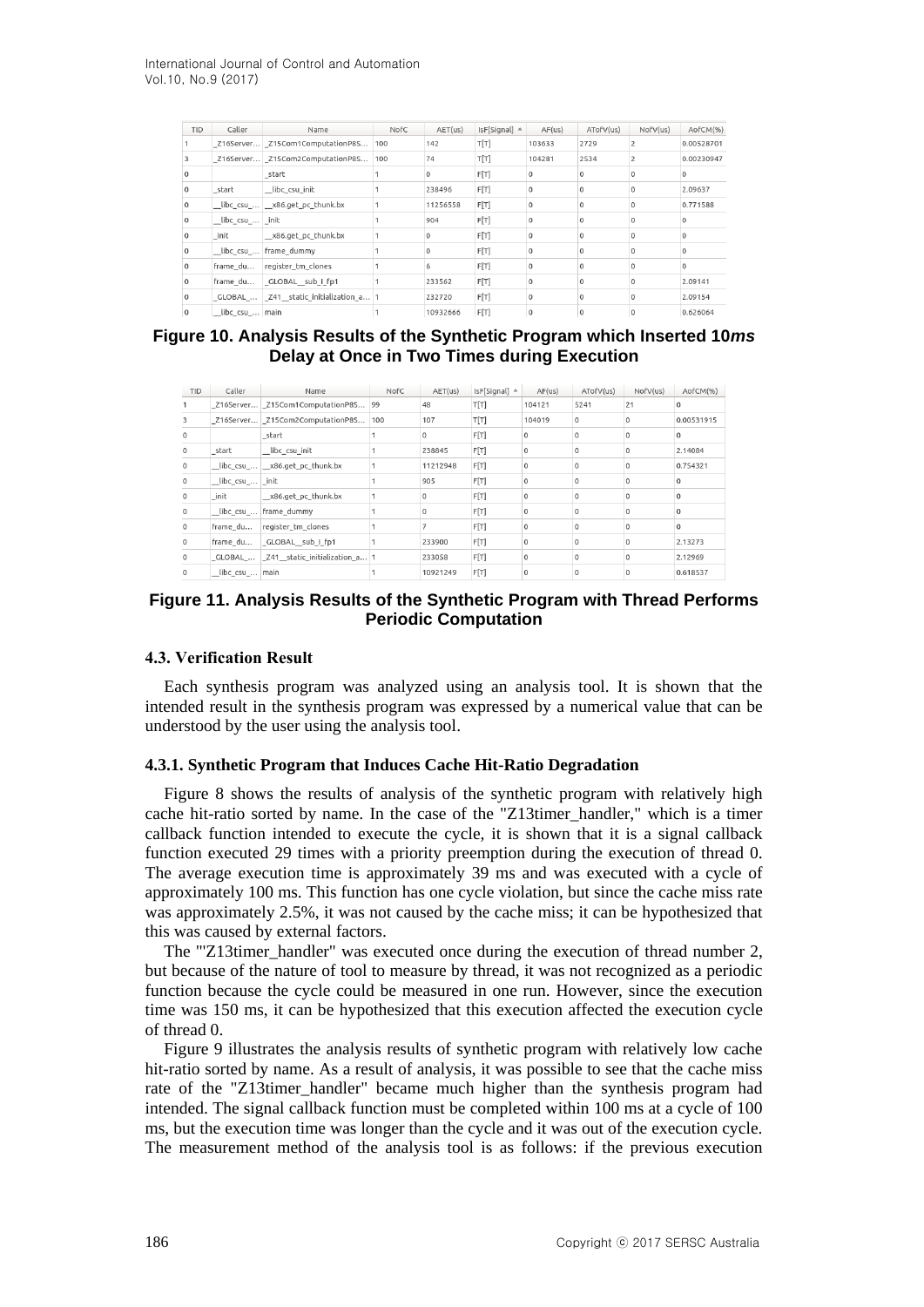point and the next execution point are continuously similar to each other, the periodicity violation frequency may be higher than the measured seven times, because it is not regarded as a cycle violation even if it deviates much from the user's intended cycle. Since the cache miss rate became relatively higher in the "Z13timer handler" function, the cause of increase in the execution time can be seen as a cache miss rate. In addition, in the case of the "Z13timer handler" which was executed by interrupting the execution of another function in thread 3, because the execution time was not fixed owing to a high cache miss rate, the execution timing greatly deviated. Thus, it was not measured as a periodic function.

### **4.3.2. Synthetic Programs with Threads that Computes Periodically**

A synthetic program with threads that computes periodically and operates every 100 *ms* was implemented to repeat a total of 100 times. The "Z15Com1ComputationP85" and "Z15Com2ComputationP85" are arithmetic functions performed periodically. Figure 10 accurately shows that "'Z15Com1ComputationP85" and "Z15Com2ComputationP85" operated for approximately 100 *ms*. Since each cycle had two cycle violations but a very low cache miss rate, it can be hypothesized that a cache miss occurred because of an external factor with a higher priority than the thread.

Figure 11 is the result of inserting a delay of 10 *ms* once per two executions in "Z15Com1ComputationP85." It shows that a delay occurred at "Z15Com1ComputationP85." If a delay occurs, the synthesis program immediately recovers and reduces the error so that there is no significant difference in the average execution cycle, leading to stable cyclical performance. The analysis results show that the average delay of approximately 5 *ms* occurred due to the recovery of about half of the delay, immediately after the delay occurred.

### **5. Conclusion**

Since the breach of real-time properties of real-time applications may not only degrade the application quality but also cause damages to human life or property, the section that violates the real-time properties must be found and optimized. In this paper, we implemented an analysis tool that shows a function that takes a longer time to execute the application, periodic error, and cache hit-ratio of the function that is executed periodically. The analysis tool consists of a monitoring module that collects the execution data of the application by tracking functions and commands, and an analyzer module that analyzes the collected data and generates the execution cycle, execution time, cache hit-ratio, and information about the function executed in the application.

To test the accuracy of this tool, we used a synthetic program consisting of a thread that reads the memory at regular intervals, and a synthetic program that executes the computation periodically. The synthetic program consisting of a thread that reads memory every fixed period was divided into a program with a relatively high cache hit-ratio and a program with a relatively low cache hit-ratio. Experimental results showed that the synthetic program with a high cache hit-ratio had relatively short execution time and no violation of execution time. However, in the case of the synthetic program with a low cache hit-ratio, the results showed a relatively long execution time, and many ratios far out of the execution cycle. The synthesis program that executed the computation periodically showed that it can also accurately analyze the periodic execution of the thread. The analysis tool presented in this paper traces all executions of the applications and can provide information about the executed function, the execution cycle of the executed function, and the cache hit-ratio. However, the amount of overhead is large because the amount of system resources consumed during the execution of the analysis tool is great. Thus, there is a difference in the execution time of the actual application and the analysis results.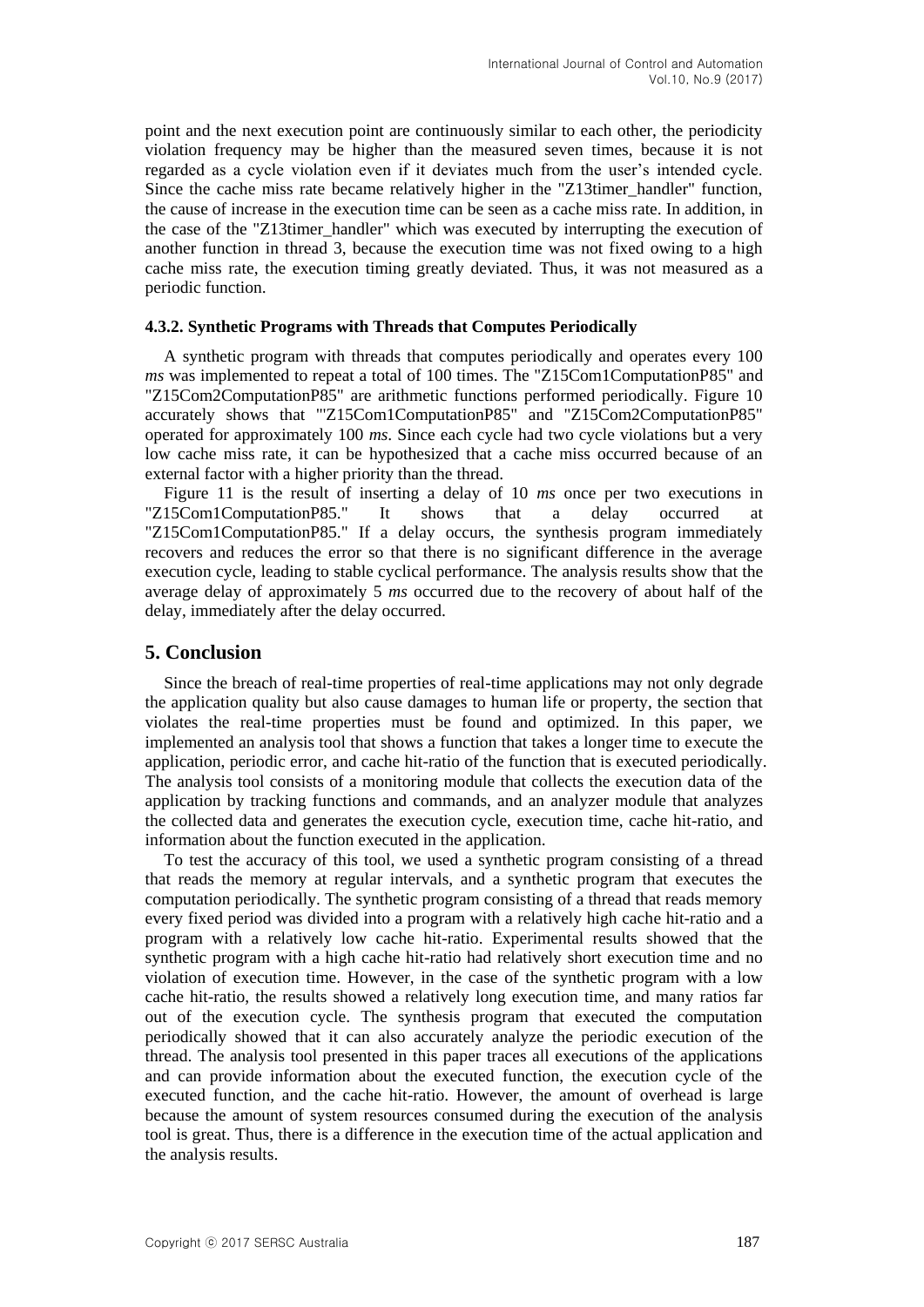In order to reduce overhead in the future, it is necessary to develop an analysis tool that can report results that more identical to the actual performance using technology with less overhead than Dynamic Binary Instrumentation. In addition, improvements in displaying the execution time, execution period, and other information for each task in a parallel image are needed to help users understand them more fluently.

## **Acknowledgments**

This work was supported by the Basic Science Research Program through the National Research Foundation of Korea (NRF) funded by the Ministry of Education (NRF-2014R1A1A2060082).

# **References**

- [1] J. Nowotsch and M. Paulitsch, "Quality of service capabilities for hard real-time applications on multicore processors", in Proceeding of the 21st International conference on Real-Time Networks and Systems, **(2013)**, pp. 151-160.
- [2] J. Choi, E. Jee, H. Kim and D. Bae, "A Case Study on Timing Constraints Verification for Safety-Critical, Time-Triggered Embedded Software", in J. of Korean Institute of Information Scientists and Engineers, vol. 38, no. 12, **(2011)**, pp. 647-656.
- [3] C. Christoph, F. Christian, G. Gernot, G. Daniel, M. Claire, R. Jan, T. Benoît and W. Reinhard, "Predictability considerations in the design of multi-core embedded systems", in Proceedings of Embedded Real Time Software and Systems, **(2010)**, pp. 36-42.
- [4] M. Tolubaeva, Y. Yonghong and C. Barbara, "Predicting Cache Contention for Multithread Applications at Compile Time", in Parallel & Distributed Processing Symposium Workshops (IPDPSW), 2014 IEEE International, **(2014)**, pp. 624-631.
- [5] J. Reinders, "VTune performance analyzer essentials", in Intel Press, **(2005)**.
- [6] N. Nethercote and J. Seward, "Valgrind: a framework for heavyweight dynamic binary instrumentation", in Proc. of the 28th ACM SIGPLAN Conference on Programming Language Design and Implementation, **(2007)**, pp. 89-100.
- [7] A. Laksono, B. Sinchan, F. Mike, K. Mark, M. Gabriel, M. John and T. Nathan, "HPCToolkit: Tools for performance analysis of optimized parallel programs", in Concurrency and Computation: Practice and Experience, vol. 22, **(2010)**, pp. 685-701.
- [8] R. Wang, Y. Gao and G. Zhang, "Real time cache performance analyzing for multi-core parallel programs", in Cloud and Service Computing (CSC), 2013 International Conference on. IEEE, **(2013)**, pp. 16-23.
- [9] C. K. Luk, R. Muth, R. Cohn, H. Patil, A. Klauser, G. Lowney, S. Wallace, V. J. Reddi and K. Hazelwood, "Pin: building customized program analysis tools with dynamic instrumentation", in Proceeding of the 2005 ACM SIGPLAN conference on Programming language design and implementation, **(2005)**, pp. 190-200.
- [10] M. Barabanov, "A linux-based real-time operating system", in Diss. New Mexico Institute of Mining and Technology, **(1997)**.
- [11] G. Buttazzo, "Hard real-time computing systems: predictable scheduling algorithms and applications", in Springer Science & Business Media, vol. 24, **(2011)**.
- [12] M. Cho, S. Lee, W. Lee, G. Jeong, Y. Kim and C. Lee, "Deterministic Real-Time Task Scheduling", in Journal of Contents Association, vol. 7, no. 1, **(2007)**, pp. 73-82.
- [13] B. Jacob, N. Spencer and W. David, "Memory systems: cache, DRAM, disk", Morgan Kaufmann, **(2010)**.
- [14] A. R. Bernat and B. P. Miller, "Anywhere, Any-time Binary Instrumentation", in Proceedings of the 10th ACM SIGPLAN-SIGSOFT workshop on Program analysis for software tools, PASTE 2011, ACM, **(2011)**, pp. 9-16.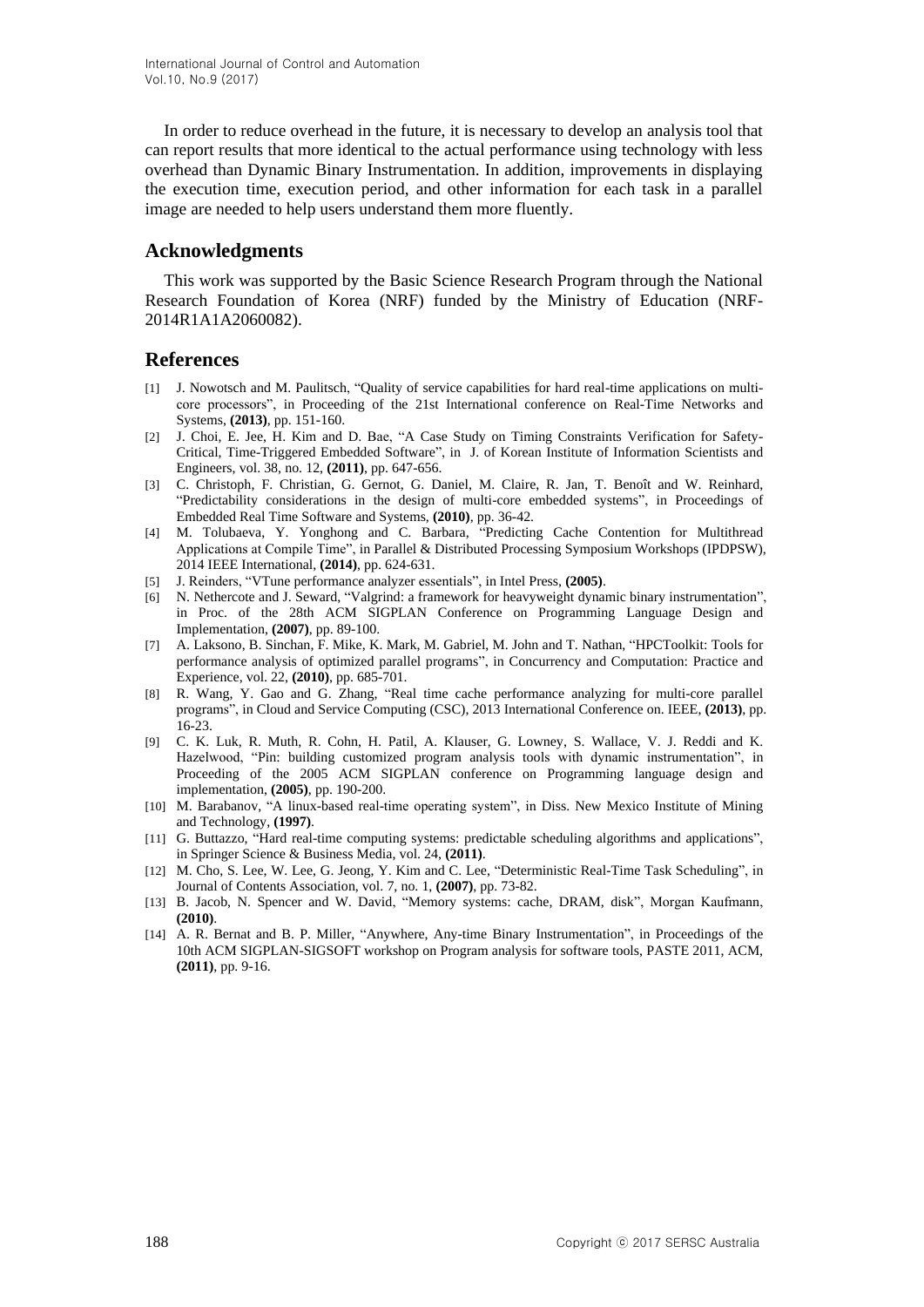# **Authors**



**Hyang Yeon Bae**, received the BS degree in Informatics from Gyeongsang National University (GNU), South Korea. She is now enrolled MS degree from the Department of Informatics in GNU. She worked as an engineer of avionics software in Korea industry for four years. Her research interests including parallel/distributed programming, embedded system programs, and software testing and debugging. Ms. Bae is a member of Korea Society of Computer Information (KSCI)



**Ok-Kyoon Ha**, received the BS degree in Computer Science under the Bachelor's Degree Examination Law for Self-Education from National Institute for Lifelong Education, and the MS and PhD degree in Informatics from Gyeongsang National University (GNU), South Korea. He is now a professor of department of aeronautics & software engineering in Kyungwoon University, South Korea. He worked as the manager of IT department in Korea industry for several years. His research interests including parallel/distributed programming, software testing and debugging, embedded system programs, dependable software, and software development activities for avionics. Dr. Ha is a member of Korean Institute of Information Technology (KIIT), Korea Institute of Information Scientist and Engineers (KIISE), and Korea Society of Computer Information (KSCI).



**Yong-Kee Jun**, received the BS degree in [Computer Engineering](http://www.ce.kyungpook.ac.kr/) from [Kyungpook National University,](http://www.kyungpook.ac.kr/) and the MS and PhD degree in [Computer Science](http://cse.snu.ac.kr/) from [Seoul National University.](http://www.snu.ac.kr/) He is now a full professor in the Department of Informatics, Gyeongsang National University, where he had served as the first director of GNU Research Institute of Computer and Information Communication (RICIC), and as the first operating director of GNU Virtual College. He is now the head of GNU Computer Science Division and the director of the GNU Embedded Software Center for Avionics (GESCA), a national IT Research Center (ITRC) in South Korea. As a scholar, he has produced both domestic and international publications developed by some professional interests including parallel/distributed computing, embedded systems, and systems software. Prof. Jun is a member of Association for Computing Machinery (ACM) and IEEE Computer Society.